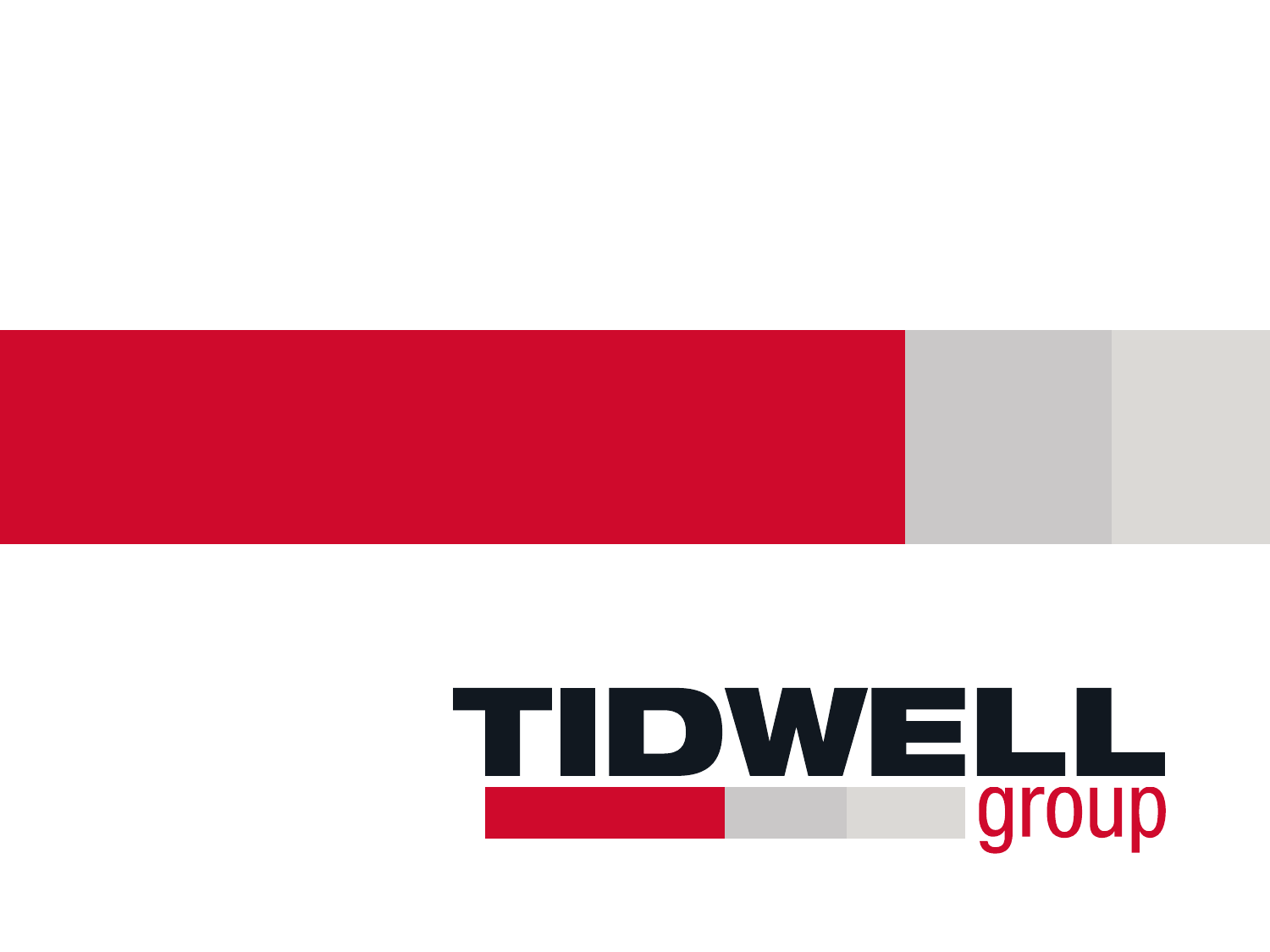## What is The Year 15 Problem?

GP thinks it is a 90/10 residual split

### Tax Code:

- "on liquidation, distributions must be made in accordance with capital accounts"
- $\circ$  Treasury Reg 1.704-I(b)(2)(ii)(b)(2) "cash is distributed according to positive capital accounts"
- But wait! The partnership agreement waterfall…

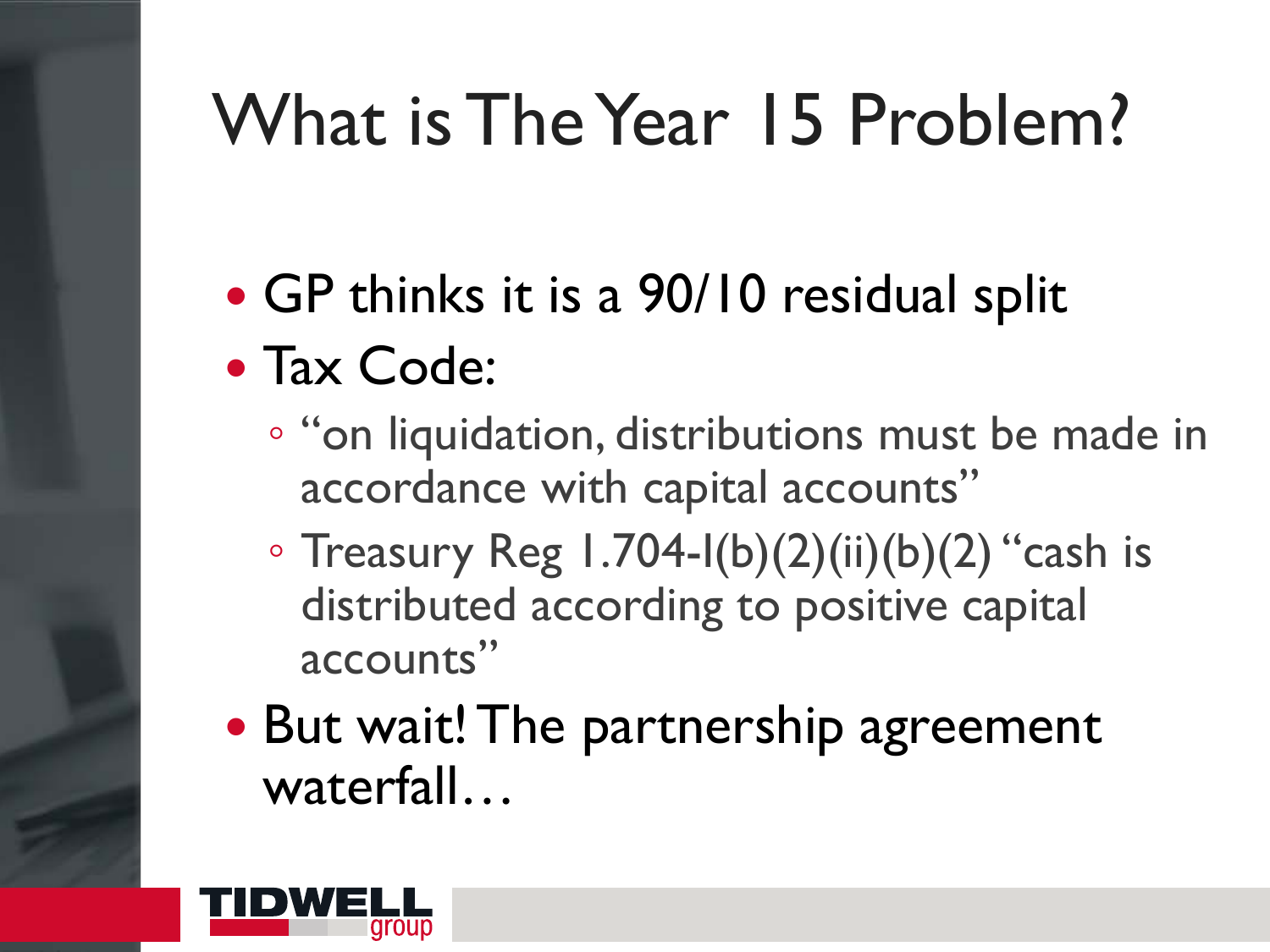# Typical Waterfall

#### Sale or Refinancing Proceeds shall be applied in the following order of priority:

- A) To the payment of all expenses of such sale or refinancing.
- B) To the payment of all debts and obligations of the partnership other than amounts owed to Partners.
- C) To establish any Reserves reasonably required by the GP.
- D) To repay any LP Loans.
- E) To repay any GP Loans.
- G) The balance shall be distributed 10% to the LP and 90% to the GP.

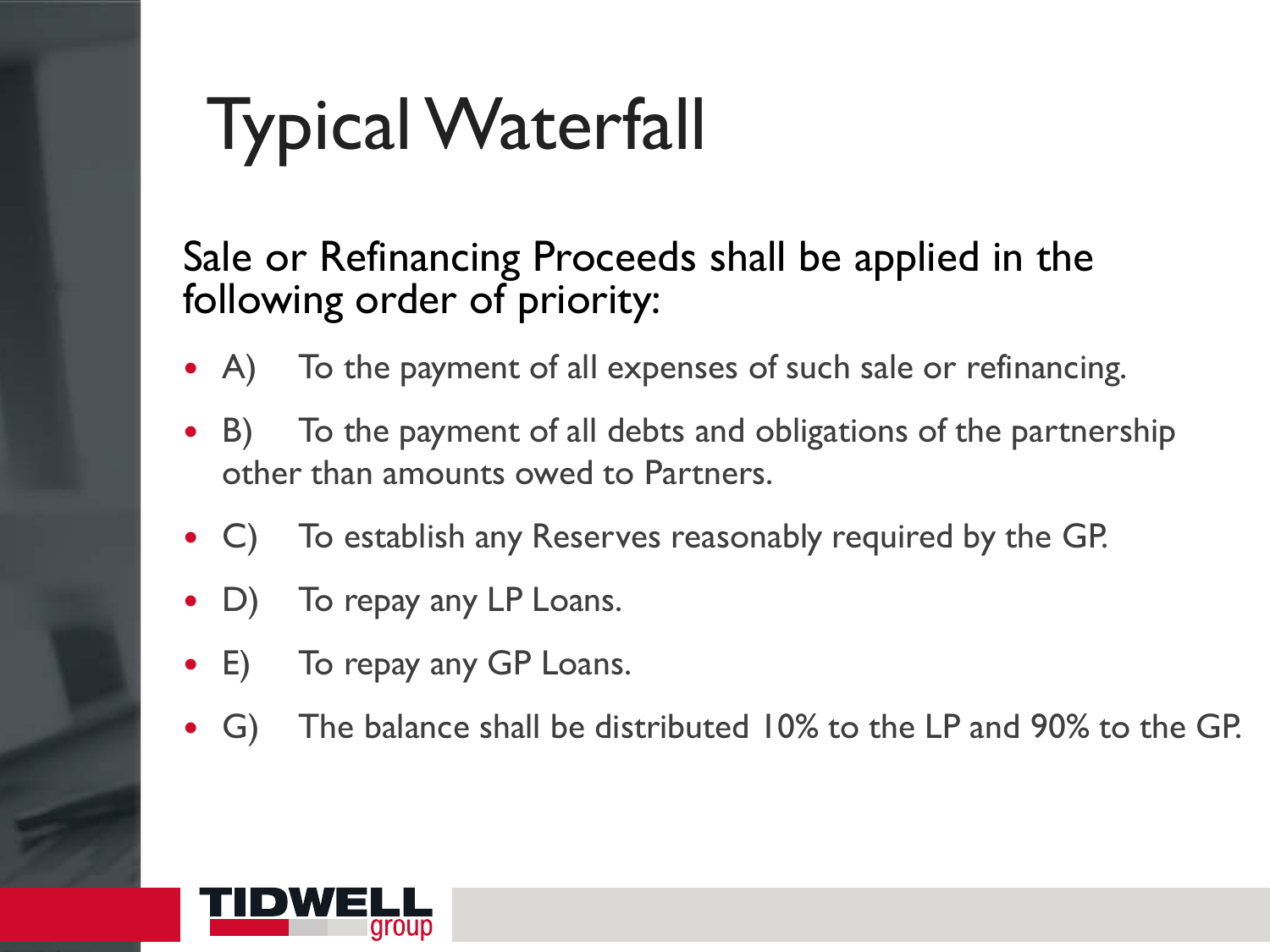# What "Trumps" the Waterfall

Events which cause a Dissolution of the Partnership shall include:

- A) Election made by the GP with the consent of the LP
- B) Withdrawal of GP
- *C) Sale or other disposition of all or substantially all of the assets of the Partnership.*

Priority on Liquidation – To extent proceeds are sufficient, they shall be applied in the following order:

- A) In accordance with waterfall A through E
- *B) The balance shall be distributed in accordance with positive Capital Accounts.*

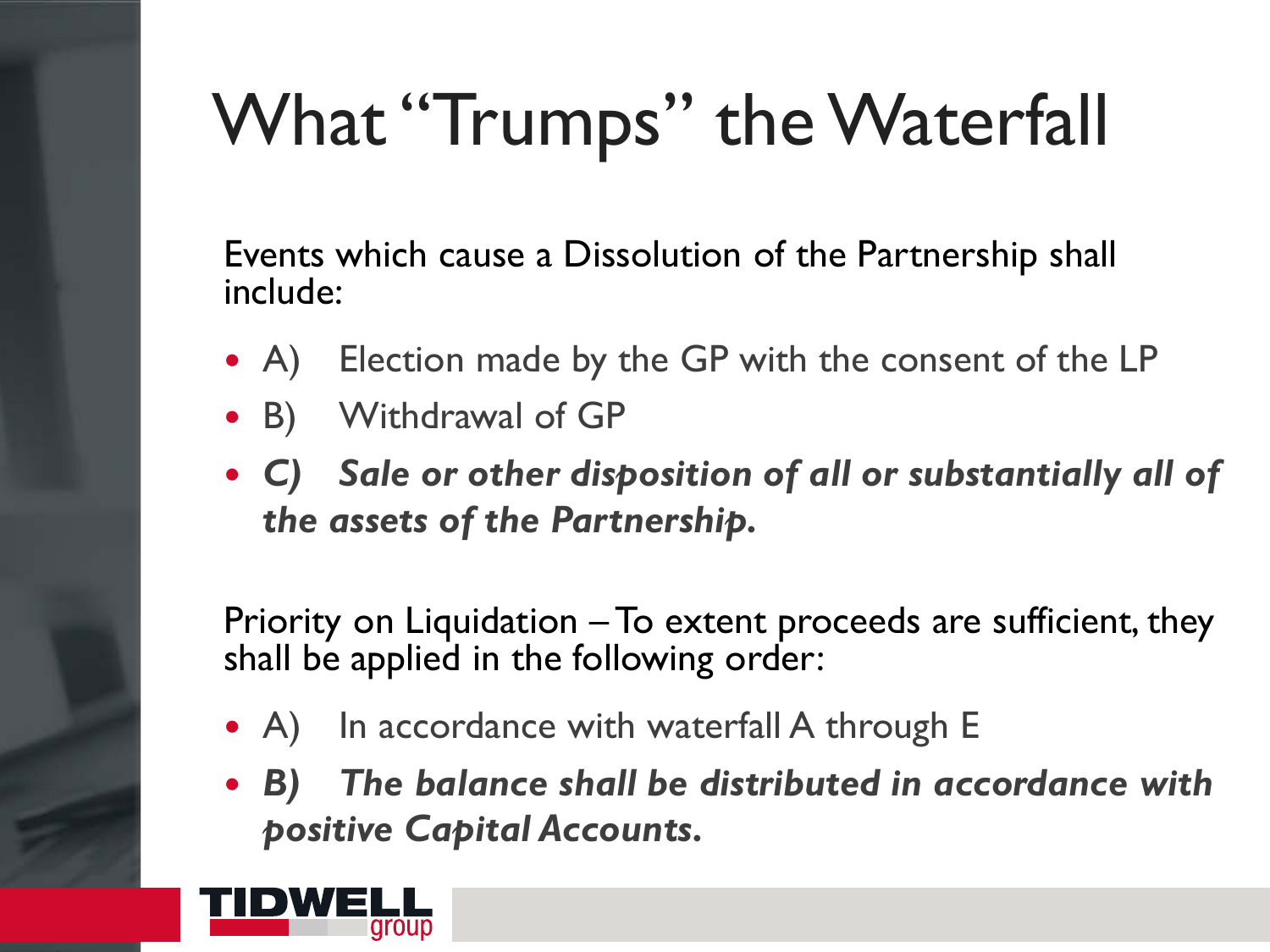### 4% Example

|                                          |             | <b>GP</b>     | <b>LP</b>   |
|------------------------------------------|-------------|---------------|-------------|
| <b>Sales Price</b>                       | 12,000,000  |               |             |
| Assets                                   | 8,000,000   |               |             |
| Debt                                     | 8,500,000   |               |             |
| Capital Account                          | (500,000)   | $\mathbf 0$   | (500,000)   |
| Gain                                     | 4,000,000   |               |             |
| <b>Gain Allocation Neg Capital Accts</b> | 500,000     | $\mathbf 0$   | 500,000     |
| Remainder Per LPA                        | 3,500,000   | 3,150,000     | 350,000     |
| <b>Cash Distribution</b>                 | (3,500,000) | (3, 150, 000) | (350,000)   |
| <b>Ending Capital Account</b>            |             | $\mathbf 0$   | $\mathbf 0$ |
| Cash Split                               |             | 90%           | 10%         |
| ID<br>group                              |             |               |             |